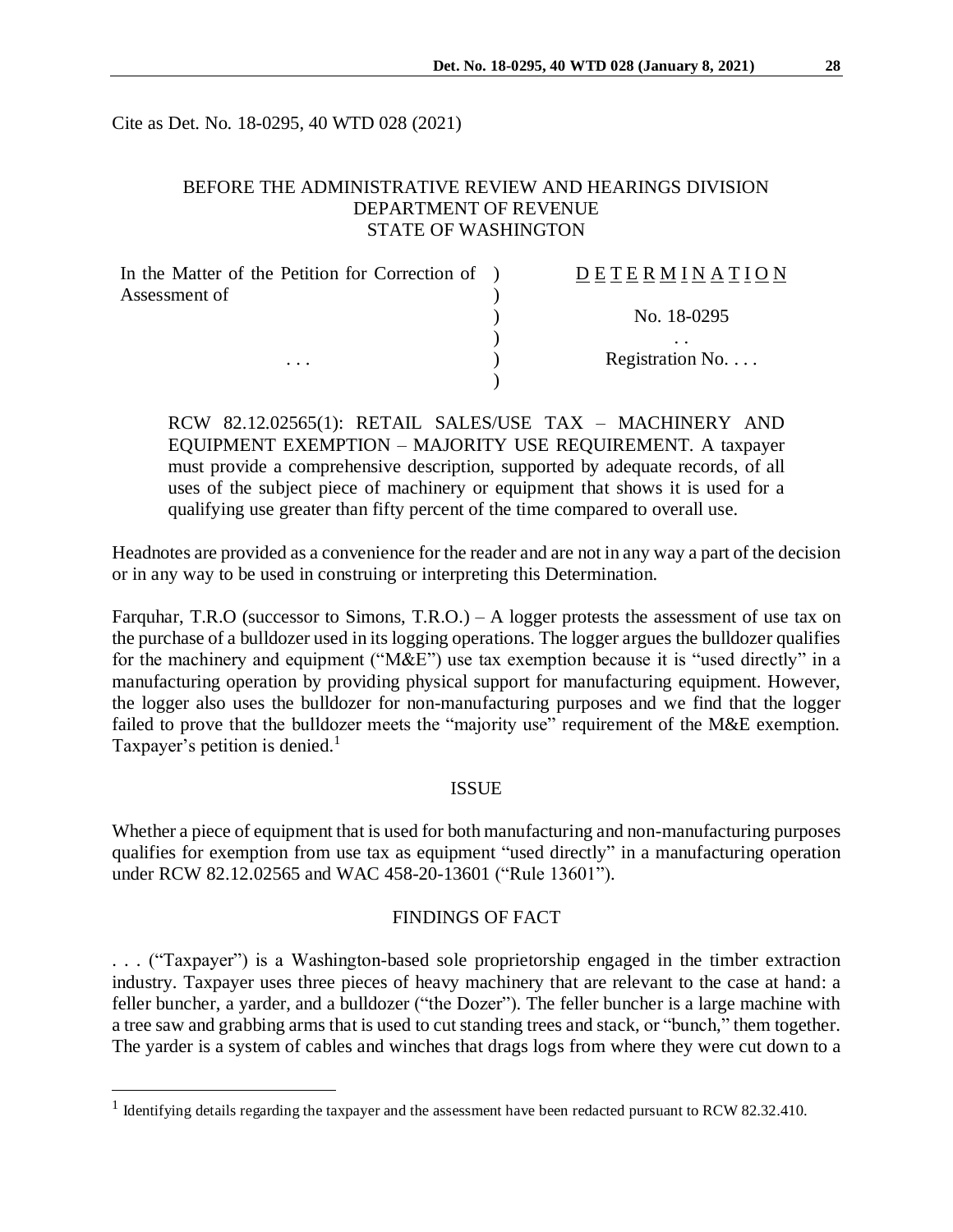collection area. The Dozer is an 850 John Deere Dozer. Taxpayer purchased the feller buncher in 2014 for \$ . . . and later purchased the Dozer in 2016 for \$ . . . . Taxpayer did not pay retail sales tax on either purchase.

When logging on steep slopes, Taxpayer uses the Dozer to support other pieces of equipment. Taxpayer positions the Dozer at the top of the slope, then connects a cable from the Dozer to whichever piece of equipment Taxpayer is using. When Taxpayer is using the feller buncher, the cable support allows the feller buncher to move safely down the slope as it cuts and positions trees for further processing. Once the trees are on the ground, Taxpayer uses chainsaws to delimb the trees and cut them into shorter lengths. Taxpayer then uses the Dozer's cable to support the yarder while the yarder moves the logs to a loading area. The logs are then transported away from the logging site by truck. Taxpayer did not provide any information about what, if any, other tasks the Dozer is used for during the logging operation.

In 2017, the Department's Audit Division ("Audit") conducted an audit of Taxpayer's books for the period of January 1, 2013, through December 31, 2016. Audit found that Taxpayer had reported its income correctly, but that it had not properly reported use tax on the feller buncher and Dozer. Taxpayer told Audit that it used the Dozer fifty percent of the time to support the feller buncher and fifty percent of the time to support the yarder. Audit determined the feller buncher is used for extracting activities. Audit also determined that Taxpayer failed to show that it used the Dozer to support qualifying manufacturing equipment more than 50 percent of the time. As a result, Audit found that neither the feller buncher nor the Dozer qualified for the Machinery and Equipment use tax exemption ("M&E exemption") and assessed use tax on both purchases.

On May 9, 2017, Audit issued an assessment in the amount of \$ . . . . The assessment [comprises] \$ . . . in use tax on the feller buncher, \$ . . . in use tax on the Dozer, and \$ . . . in interest.

On November 6, 2017, Taxpayer submitted a timely petition for review of the assessment of use tax on the Dozer only. Taxpayer asserts that its prior estimate that it used the Dozer 50 percent of the time to support the yarder and 50 percent of the time to support the feller buncher was inaccurate and, in fact, it used the Dozer to support the yarder 80 percent of the time and the feller buncher 20 percent of the time. Taxpayer conceded that supporting the feller buncher is a nonqualifying use for the purposes of the M&E exemption.

To support its argument, Taxpayer provided several invoices ("Invoices"). The Invoices appear to be from various timber sales and itemize the sale of certain wood products. Each line refers to "cutting and shovel" or "cutting and shoveling" of a type of wood product (e.g. sawlogs or pulp), followed by a quantity, unit price, and total price. The Invoices are undated and do not contain information about the location of the job or how long, if at all, Taxpayer used any specific piece of machinery. Taxpayer's explained the significance of the Invoices as follows:

[O]n jobs where the Dozer is used to support the yarding equipment, [Taxpayer] attributes 62% of the gross revenue to the yarding equipment as shown on [the Invoices]. [Taxpayer] charges \$ . . . per 1000 board feet of timber for "cutting" and \$ . . . per 1000 board feet of timber for "shoveling." The yarding phase of [Taxpayer's] operation is represented by the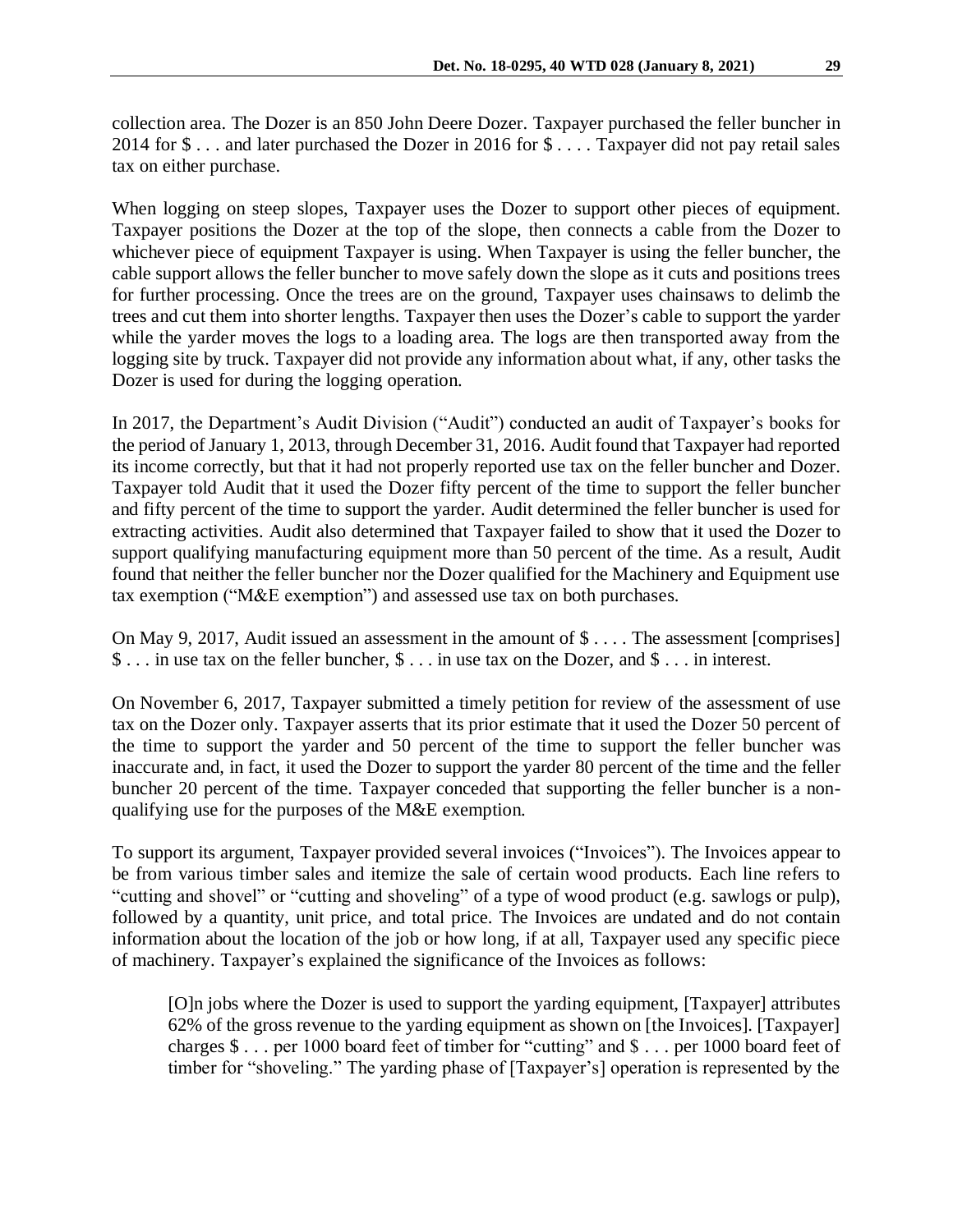shoveling portion of the operation and the Dozer is always used during the shoveling [portion].

Taxpayer's petition does not provide any additional details as to how Taxpayer calculated the 62% figure.

#### ANALYSIS

In Washington, all sales of tangible personal property to consumers are subject to retail sales tax unless the sales are otherwise exempt from taxation. RCW 82.08.020; RCW 82.04.050. Use tax complements retail sales tax by imposing a tax of like amount upon the privilege of using within this state as a consumer any article of tangible personal property acquired without payment of retail sales tax. *See* RCW 82.12.020(1), (2).

Here, Taxpayer acquired the Dozer without paying retail sales tax, Audit determined that Taxpayer had used the Dozer in Washington, and assessed use tax upon the purchase price of the Dozer. Taxpayer asserts that the Dozer is exempt from use tax under RCW 82.12.02565.

Sales to a manufacturer or processor for hire of machinery and equipment used directly in a manufacturing operation are exempt from use tax under RCW 82.12.02565. This exemption is commonly known as the "M&E exemption." The M&E exemption has four elements:

- 1. The purchaser/user must be a "manufacturer" or "processor for hire;"
- 2. The purchased/used item must be "machinery and equipment;"
- 3. The purchased/used item must be "used directly;"
- 4. In a "manufacturing operation."

*See* Det. No. 03-0325, 24 WTD 351 (2005). The M&E exemption does not apply if any of the four elements are not met.

The first and second elements of the M&E exemption are not at issue here. As discussed below, certain elements of Taxpayer's logging operations are considered manufacturing activities, thus Taxpayer is considered a "manufacturer" for the purposes of the M&E exemption. Furthermore, Audit does not dispute that the Dozer qualifies as the type of machinery that may be eligible for the exemption. Therefore, our task is to determine whether the Dozer is "used directly" in a "manufacturing operation" and whether it satisfies the majority use requirement. For clarity, we will address the "manufacturing operation" element first.

RCW 82.08.02565 defines a "manufacturing operation" generally as "the manufacturing of articles, substances, or commodities for sale as tangible personal property." RCW 82.08.02565(2)(f). A manufacturing operation "begins at the point where the raw materials enter the manufacturing site and ends at the point where the processed material leaves the manufacturing site . . . ." *Id*. Rule 13601 further explains that a "manufacturing operation is defined in terms of a process occurring at a location. To be eligible as a qualifying use of M&E, the use must take place within the manufacturing operation, unless specifically exempted by law." Rule 13601(2)(i). In logging, the Department considers the entire area that is being actively logged (known as a "cutting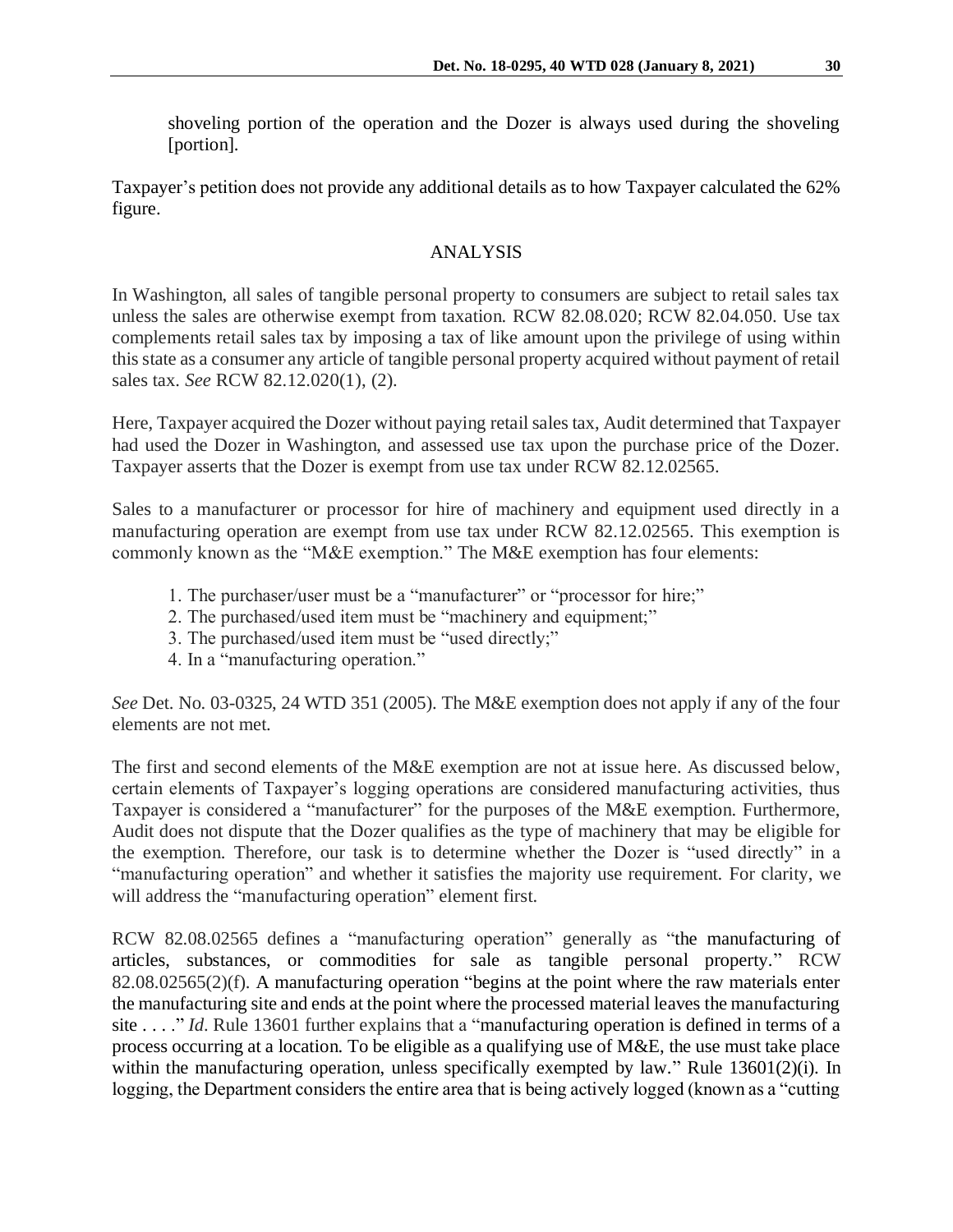unit" or "harvest unit") to be a single, contiguous manufacturing site. The logs "enter" the manufacturing site when they are extracted (i.e. cut down). The logs are then "manufactured" at the site via cutting to length, delimbing, and measuring. The logs then leave the site when they are transported away from the harvest unit.

RCW 82.04.120 and WAC 458-20-13501 ("Rule 13501") limit the types of logging activities that constitute "manufacturing." RCW 82.04.120 states that the "[c]utting, delimbing, and measuring of felled, cut, or taken trees" qualifies as "manufacturing." RCW 82.04.120(1)(c). Rule 13501 states that "cutting into length (bucking), delimbing, and measuring (for bucking) of felled, cut (severed), or taken trees is a manufacturing activity as defined in RCW 82.04.120." -Rule  $13501(2)(c)$ .

Manufacturing activities are distinguished from extracting activities, which also occur during logging. Rule 13501(2)(b) states that the "felling, cutting (severing from the land), or taking of trees is an extracting activity." The manufacturing activities cannot begin until the trees have been extracted from the land. *See* Det. No. 15-0156, 34 WTD 586 (2015) ([stating that] "[t]he manufacturing operation does not begin until after the standing trees are cut and bunched").

Here, Taxpayer testified that its logging operations involve both extracting and manufacturing activities. Taxpayer first extracts logs from the harvest unit using the feller buncher. <sup>2</sup> After the logs are on the ground, Taxpayer then delimbs and cuts them to length before moving them with the yarder. The cutting to length and delimbing activities constitute "manufacturing" under RCW  $82.04.120(1)(c)$  and Rule 13501. The Department considers the entire logging area to be a manufacturing site. Therefore, because Taxpayer delimbs, cuts to length, and/or measures felled trees within a defined manufacturing site, we find that those activities constitute a "manufacturing operation."

The next step is to determine whether the Dozer is "used directly" in the manufacturing operation. RCW 82.08.02565 states that machinery is "used directly" in a manufacturing operation if it:

- (ii) Conveys, transports, handles, or temporarily stores an item of tangible personal property at the manufacturing site or testing site;
- …

 $\overline{a}$ 

(iv) Provides physical support for or access to tangible personal property;

RCW 82.08.02565(2)(c).

Here, Taxpayer argues that the Dozer is "used directly" in the manufacturing operation because it is part of a system of machinery that performs manufacturing activities. We agree. To show how the Dozer relates to manufacturing, we must look at the entire system, beginning with the yarder.

<sup>&</sup>lt;sup>2</sup> Although Taxpayer appears to concede that the feller buncher is not eligible for the M&E exemption, it is important to note that we have consistently ruled that a feller buncher does not perform any manufacturing activities. *See* Det. No. 15-0156, 34 WTD 586 (2015) ([stating that] "[t]he manufacturing operation does not begin until after the standing trees are cut and bunched"); Det. No. 00-138, 20 WTD 167 (2001) (holding cutting trees is an extracting activity and not a manufacturing activity); Det. No. 11-0097, 31 WTD 31 (2012) (holding the feller buncher was performing extraction activities and therefore not used in a manufacturing operation).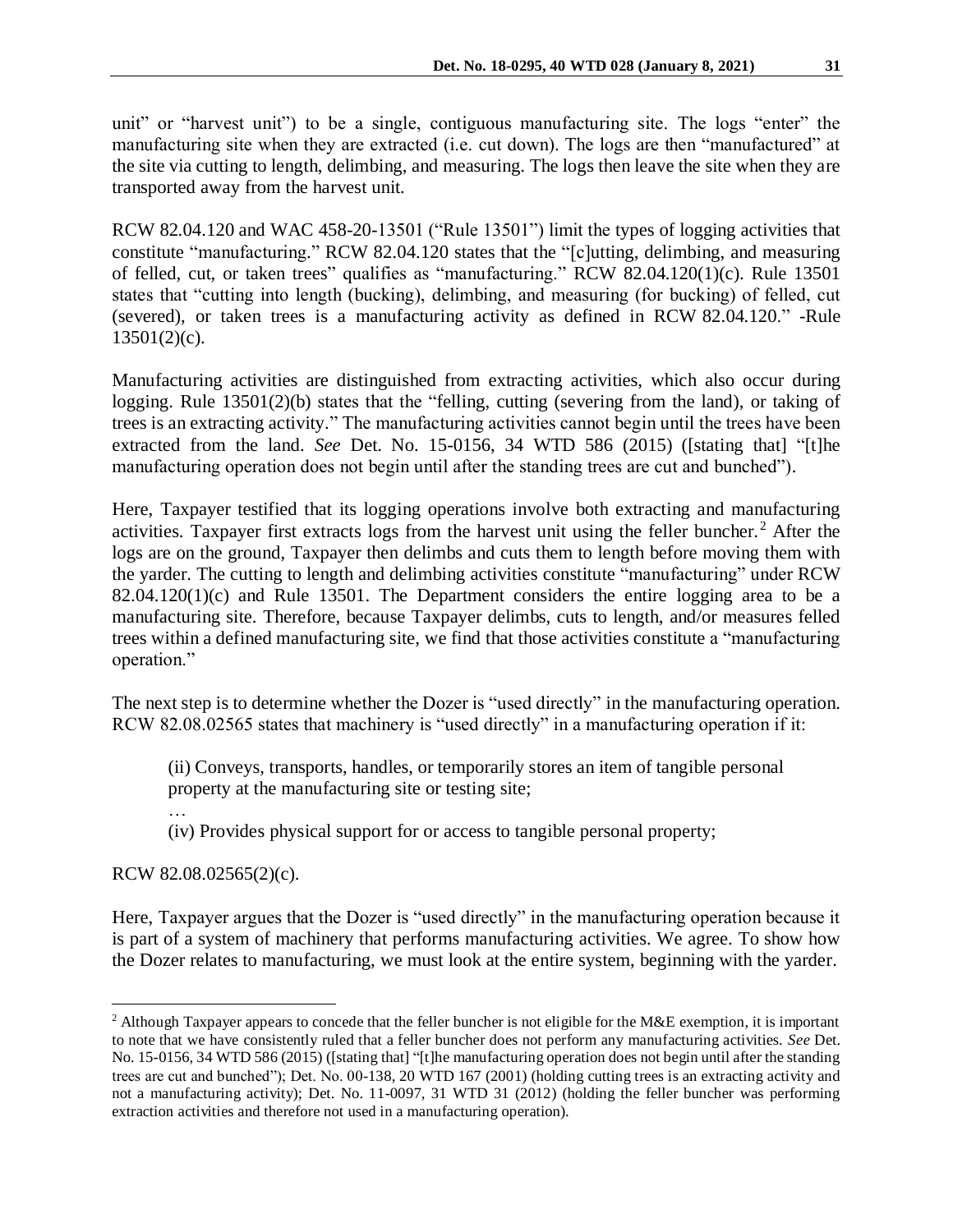Unlike the Dozer, the yarder acts directly on the manufacturing materials by moving the logs from where they were cut down to a collection point. Because the entire logging area is considered to be a single manufacturing site, such movement is considered conveying or transporting "at the manufacturing site." In this case, the yarder is analogous to a conveyor belt or forklift operating inside a factory. We have previously found yarding equipment to be part of a manufacturing operation. *See* Det. No. 00-138, 20 WTD 167 (2001) ("It appears that log yarders and log loaders are used after the extraction activity has ended. Therefore, if the taxpayer's customers purchased these items for use as a [system of power-operated winches and a tower used to haul logs from a stump to a landing], it appears they would meet the Washington definition of "manufacturer" with regard to the log yarders and loaders.") (Emphasis removed and footnote omitted). Therefore, we find that the yarder is part of the manufacturing operation pursuant to RCW 82.08.02565(2)(c).

We must then consider whether providing support to the yarder makes the Dozer part of the manufacturing operation as well. Rule 13601(8)(d) states that qualifying machinery may provide "physical support for or access to tangible personal property." Therefore, because the Dozer is used to support the yarder, which, in turn, is used to move manufactured logs within the manufacturing site, we find that the Dozer is "used directly" in a "manufacturing operation."

However, our analysis does not end there. Rule 13601 states that machinery and equipment that is used directly for both qualifying and non-qualifying purposes is eligible for the M&E exemption "only if the qualifying use satisfies the majority use requirement." Rule 13601(9)(a). To satisfy the majority use requirement, the machinery or equipment must be used for a "qualifying use . . . greater than fifty percent [of the time] compared to overall use." *Id*. A taxpayer claiming the M&E exemption "must retain records documenting the measurement used to substantiate a claim for exemption or, if time, value, or volume is not the basis for measurement, be able to establish by demonstrating through practice or routine that the requirement is satisfied." *Id*. The taxpayer may use any of the following measures to establish majority use:

(i) **Time.** Time is measured using hours, days, or other unit of time, with qualifying use of the M&E the numerator, and total time used the denominator. Suitable records for time measurement include employee time sheets or equipment time use logs.

(ii) **Value.** Value means the value to the person, measured by revenue if both the qualifying and nonqualifying uses produce revenue. Value is measured using gross revenue, with revenue from qualifying use of the M&E the numerator, and total revenue from use of the M&E the denominator. If there is no revenue associated with the use of the M&E, such as in-house accounting use of a computer system, the value basis may not be used. Suitable records for value measurement include taxpayer sales journals, ledgers, account books, invoices, and other summary records.<sup>3</sup>

Rule 13601(9)(a).

 $\overline{a}$ 

<sup>&</sup>lt;sup>3</sup> Rule 13601(9)(a)(iii) and (iv) also provide for measurements based on product volume and "other comparable" measurement for comparison," which requires Department approval. Taxpayer did not assert arguments for either of those measurement, so we will not address them here.